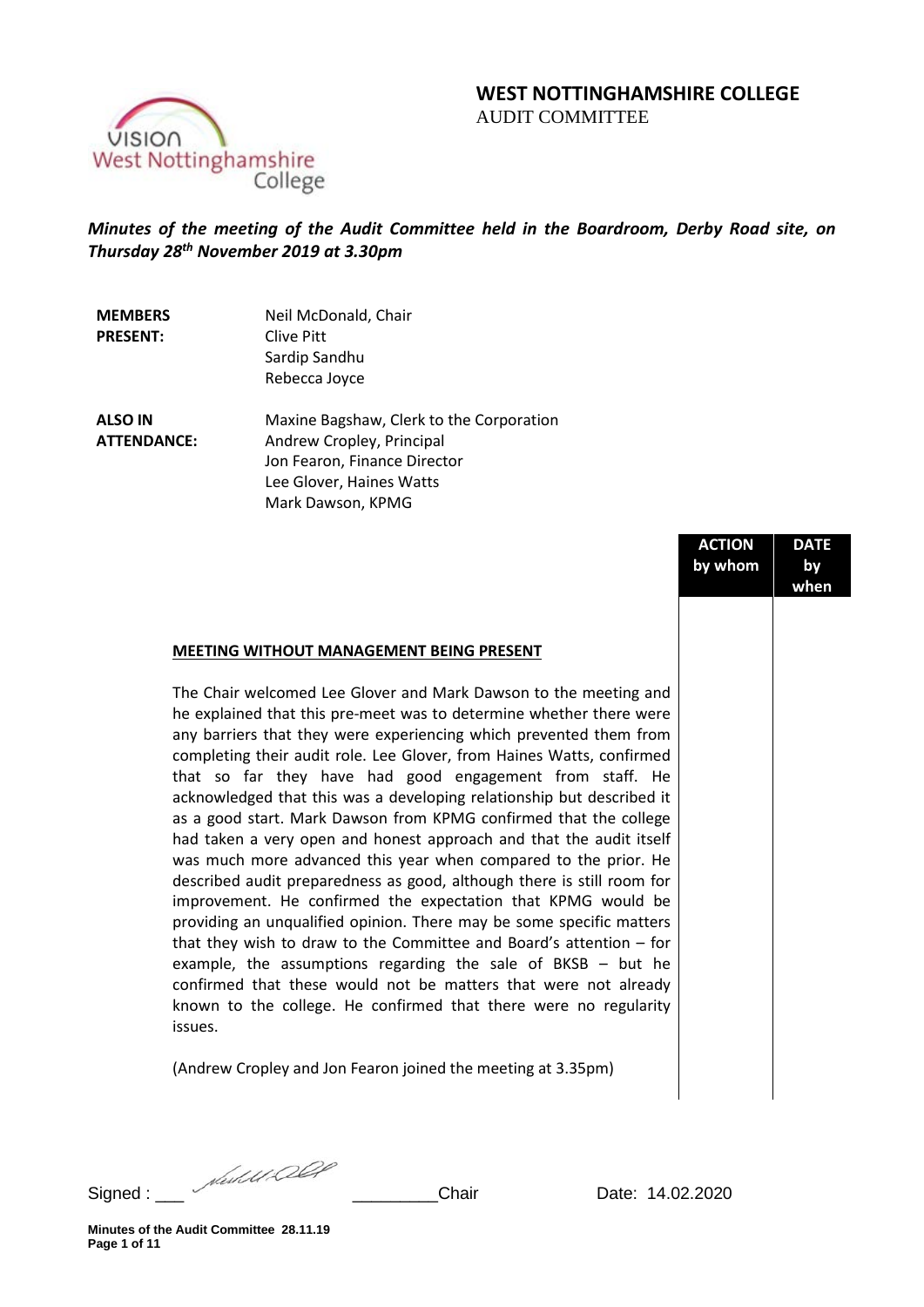# **1 DECLARATION OF INTERESTS**

The Chair reminded everyone present to declare any interests that they may have on agenda items to be discussed. No interests were noted, save for standing declarations.

#### **2 APOLOGIES FOR ABSENCE**

There were no apologies for absence, with all members of the Committee being present.

# **3 MINUTES OF THE MEETING HELD ON 17TH SEPTEMBER 2019**

The minutes were reviewed and it was agreed that they were an accurate record of discussions.

AGREED: to approve the minutes of the meeting held on  $17<sup>th</sup>$ September 2019.

There were no matters arising.

### **5 ACTION PROGRESS REPORT**

The Clerk presented the update and the Committee were happy to note the content of the information provided.

# **6 AUDIT SERVICES – ADDITIONAL (NON-AUDIT WORK) UNDERTAKEN IN 2018/19**

The Finance Director drew the Committee's attention to his detailed report and confirmed that:

- In 18/19, the college's external auditors were KPMG and internal auditors were RSM
- In 19/20, the external auditor is Mazars and the internal auditors are Haines Watts.

In 2018/19, KPMG undertook three additional pieces of work. He explained that this was a different team than that which undertook the external audit of the Financial Statements.

- The first being the annual audit certificate for the teachers' pension at a cost of £1k.
- The second is an audit certificate regarding subcontract activity, which is provided to the ESFA to provide assurance at a cost of £7k +VAT.
- The third being the completion of work to review historic errors in claims for apprenticeships, which has led to an agreed recovery to the ESFA of £850k. The cost for this review was £13k.
- No additional work was undertaken by RSM.

Signed : \_\_\_ \_\_\_\_\_\_\_\_\_Chair Date: 14.02.2020

**Minutes of the Audit Committee 28.11.19 Page 2 of 11**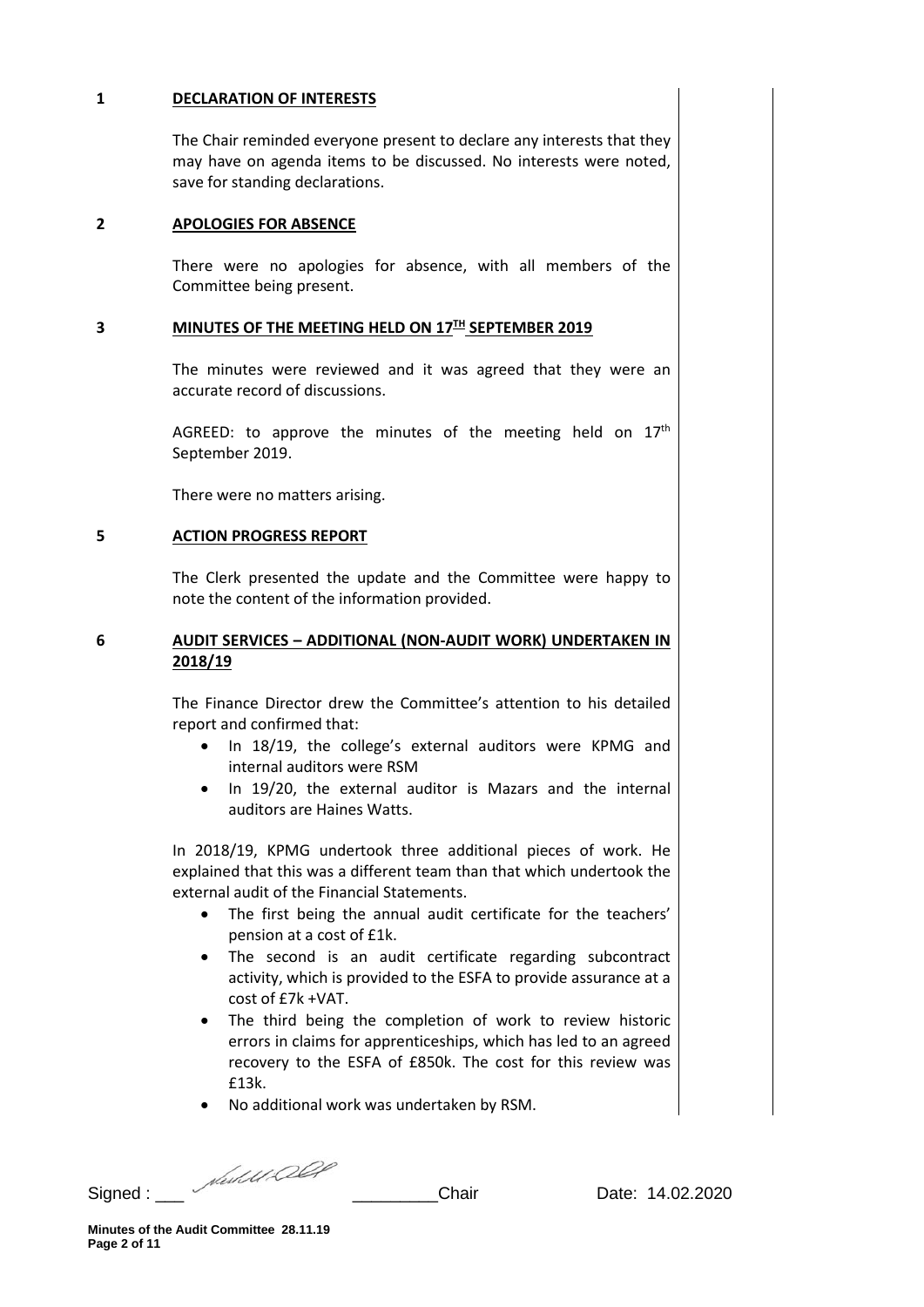He indicated that:

- In 19/20, it is proposed that Mazars will undertake the TPA audit, which was identified in their tender (and included within the price).
- It is proposed that the college initially ask Haines Watts to provide the audit certificate for subcontracting. This will align with the internal funding audit review they will carry out in 2019/20. He expressed the view that the Haines Watts team has more experience than Mazars in relation to this.

The Finance Director confirmed that the information provided was to ensure transparency and ensure that there can be no suggestion of any conflict of interests. He invited the Committee to note the information provided and also agree to the recommendations made to appoint Mazars to undertake the teachers' pension audit in July 2020 and to appoint Haines Watt to undertake the 19/20 subcontract audit (estimated cost of £5k dependent on ESFA requirements).

The Committee considered the information provided and were happy to endorse the recommendations. As a point of accuracy, they challenged staff to fully utilise the template provided when completing reports. It was noted that on the first page of the report it indicates that this agenda item is for 'information' and 'monitoring' review, whereas on the second page it then goes on to ask for Committee approvals. The challenge from the Committee was for all staff to ensure that the front page of the report is accurate so that Governors can clearly see what is being asked of them and so can prioritise. A further observation made was that there had been no reference to the strategic objectives as required by the template. The Committee asked that all report writers get in to the habit of clearly cross-referencing with strategic objectives or, if not applicable, indicate that the report presented does not have an impact upon achieving strategic objectives.

#### AGREED:

- a) To note the content of the update provided;
- b) Approve the appointment of Mazars to undertake the teachers' pension audit in July 2020; and
- c) Approve the appointment of Haines Watts to undertake the 2019/20 subcontract audit.

Signed : \_\_\_ \_\_\_\_\_\_\_\_\_Chair Date: 14.02.2020

**Minutes of the Audit Committee 28.11.19 Page 3 of 11**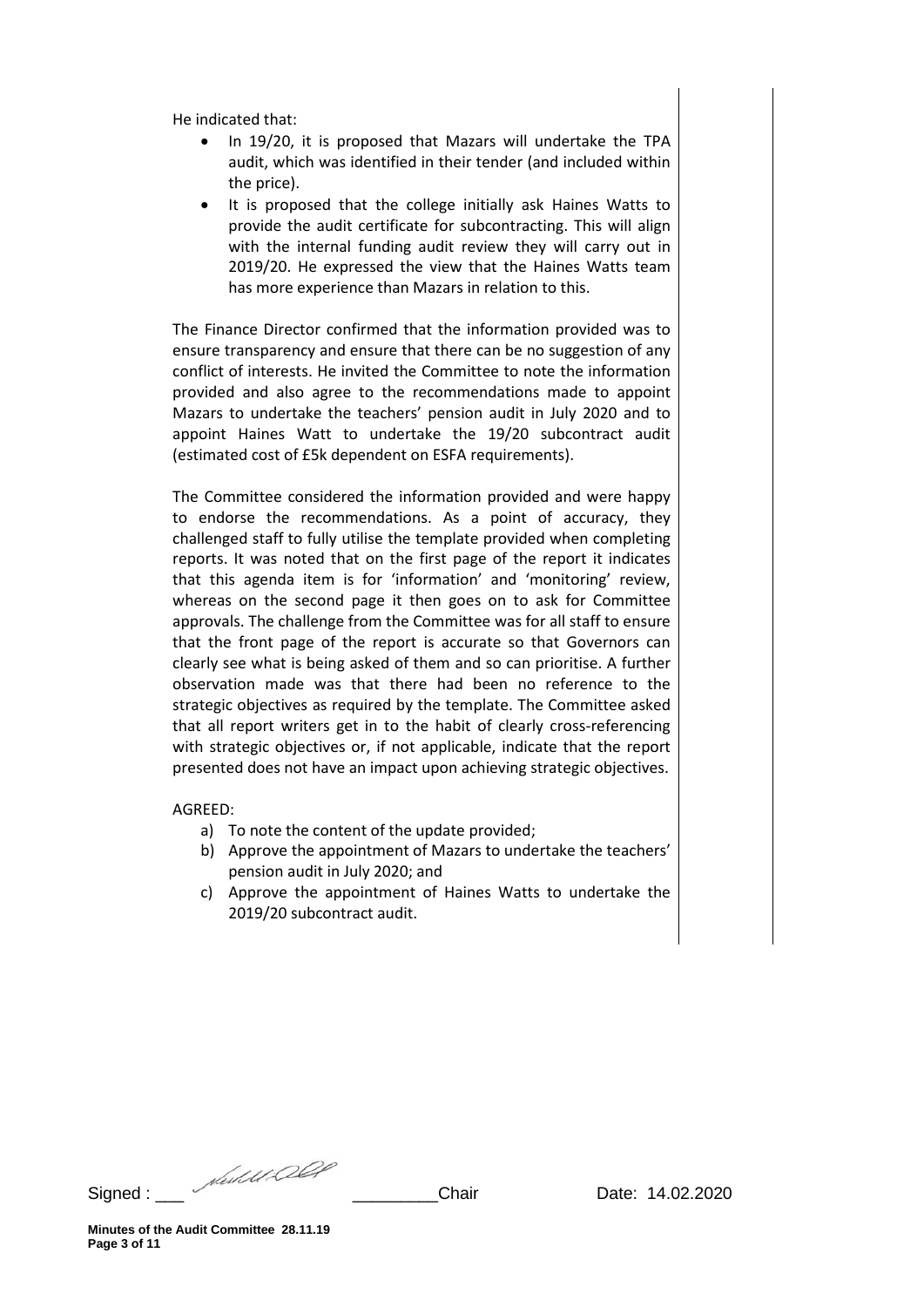# **7 INTERNAL AUDIT 3-YEAR STRATEGY AND 2019/20 OPERATING PLAN**

Lee Glover from Haines Watts introduced this agenda item and confirmed that it was intended to be an extensive document given that it is the start of the company's relationship with the college. It was agreed to review the proposal on a page by page basis:

- Page  $1$  this sets out the introduction and explains the benefit of using internal auditors.
- Page 2 sets out how the assessment has been made in relation to audit needs.
- Page 4 sets out the key findings and key issues identified from a review of a number of key sources of information. Matters identified are student records, employer engagement, subcontractors, financial management, expenses, procurement, curriculum planning, risk management, higher education and follow up.
- He confirmed that the risk register has been reviewed in detail as have minutes of the meetings of committees and the Board.
- Previous audit work undertaken has been reviewed.
- There is an acknowledged need to critically look at student records.
- Page 14 confirms that they operate to the internal audit charter.
- Page 17 sets out the proposed areas of audit for 19/20. He confirmed that the areas of audit will be reviewed each year rather than being fixed for a longer period.

The Committee considered the proposed areas of review for 2019/20 and discussed a number of areas in more detail. In relation to the proposed activity/testing regarding student records (10 days), the Finance Director indicated that the college would need an acknowledgement that, for some learners, the student record system will not be compliant at particular points in time. He expressed the view that one of the difficulties regarding the previous audits undertaken by RSM was that they did not take in to account the cycle of data input, error checks, submissions etc., and that this in itself led to issues being highlighted that were not of the level of severity that would initially appear to be the case given the content and tone of the reports received.

He indicated that it would be important to stage the reviews so that the college has done all of its own internal checks before externally being tested, therefore this may mean that more than 10 days are required. He drew the Committee's attention to the report to be discussed later at agenda item 9, and confirmed that the college has now also had ESFA ILR audit feedback. He advised that auditors appointed by the ESFA have confirmed a positive audit with a satisfactory outcome, albeit that there are still things that can be

Signed : \_\_\_ \_\_\_\_\_\_\_\_\_Chair Date: 14.02.2020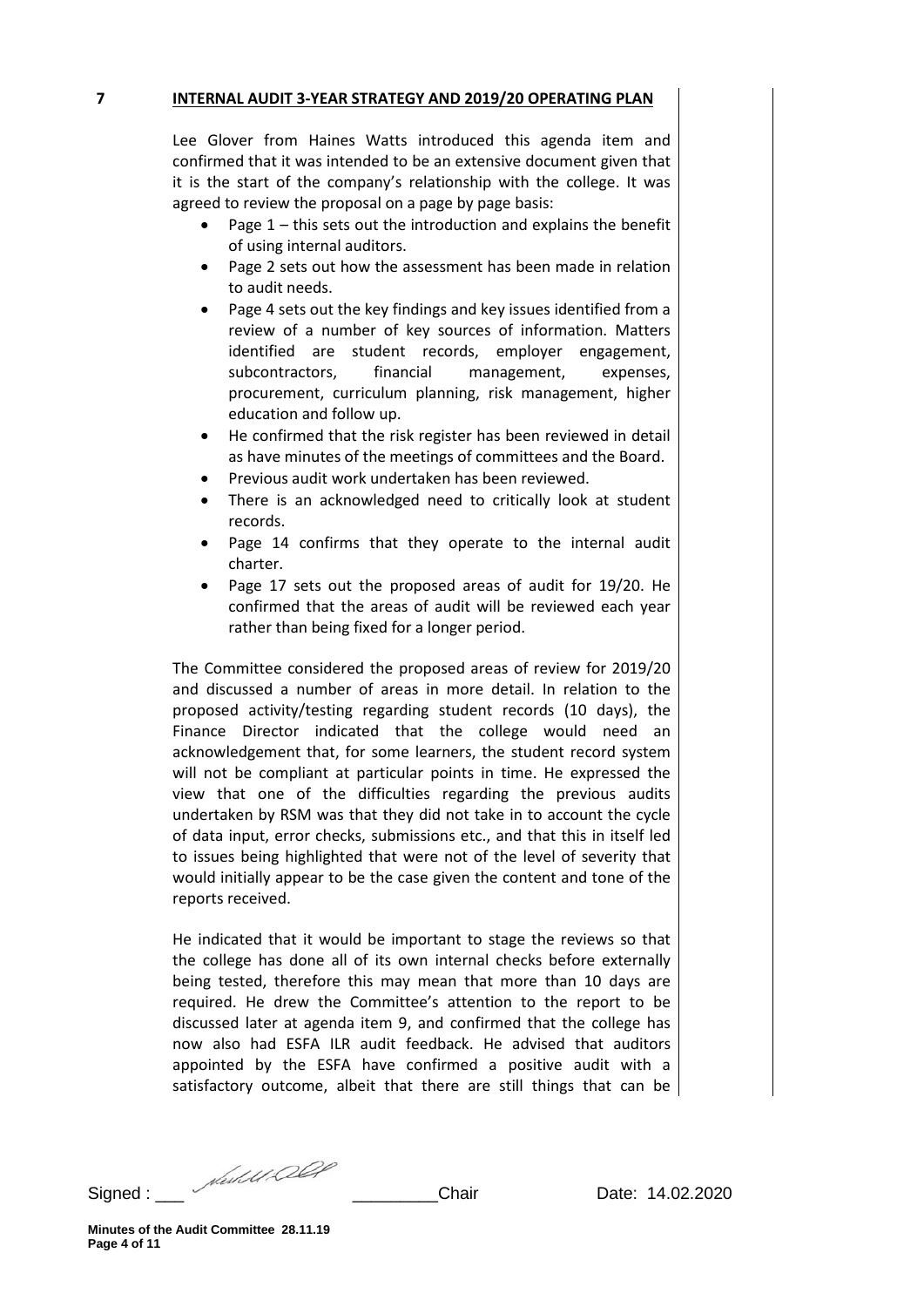improved. A key issue for the college is to better understand the risks throughout the year rather than a yearend analysis where it is very difficult to make a significant impact.

He indicated that the college internally needs to improve its MIS/data reporting so that staff can better understand the risks and ensure compliance. He confirmed the intention to enhance monitoring so as to give a greater level of assurance to the senior team and to governors.

The Committee considered the proposal to utilise five days to review subsidiaries and departments (e.g. Refined, Create and Revive). They questioned whether these were a priority in 19/20, particularly as the number of subsidiary companies is reducing and the margin of profitability on commercial operations is so limited. They made the observation that the college could potentially use these five days better.

A question and challenge from the Committee was whether or not the list proposed for 19/20 has a priority schedule. It was acknowledged that not all of the areas intended to be tested are of equal importance. Haines Watts drew the Committee's attention to appendix C, which shows what are considered the non-priority matters. Following discussion, the Committee felt that the proposed departmental reviews related to very marginal activity and that, realistically, the college needs to better articulate its strategy for Revive, Refined, Create, etc. before an audit is undertaken in relation to these. The Committee asked whether it would be possible for the college to undertake its own internal deep dives rather than utilise audit days in relation to this. Senior staff confirmed that this was possible.

Following in depth discussion, it was agreed that the five days proposed for subsidiary/department reviews would not be undertaken and that these five days would instead be used to enhance the student records work required.

As an overview, a challenge from the Committee was that they want internal auditors to pick up and follow up on any matters identified by external auditors. They expressed the desire to have both internal and external audit work dovetail, rather than operate on a standalone basis.

The Committee reiterated that they would wish to see any assignment briefs before fieldwork commenced, and that these briefs are to be agreed by the Audit Committee. It was agreed that, if there are any additional/amended scopes that require approval in advance of the next scheduled meeting (14th February 2020), these will be circulated by email for discussion and approval.

AGREED: (subject to the amendment agreed at the meeting) to

Signed : \_\_\_ \_\_\_\_\_\_\_\_\_Chair Date: 14.02.2020

**Minutes of the Audit Committee 28.11.19 Page 5 of 11**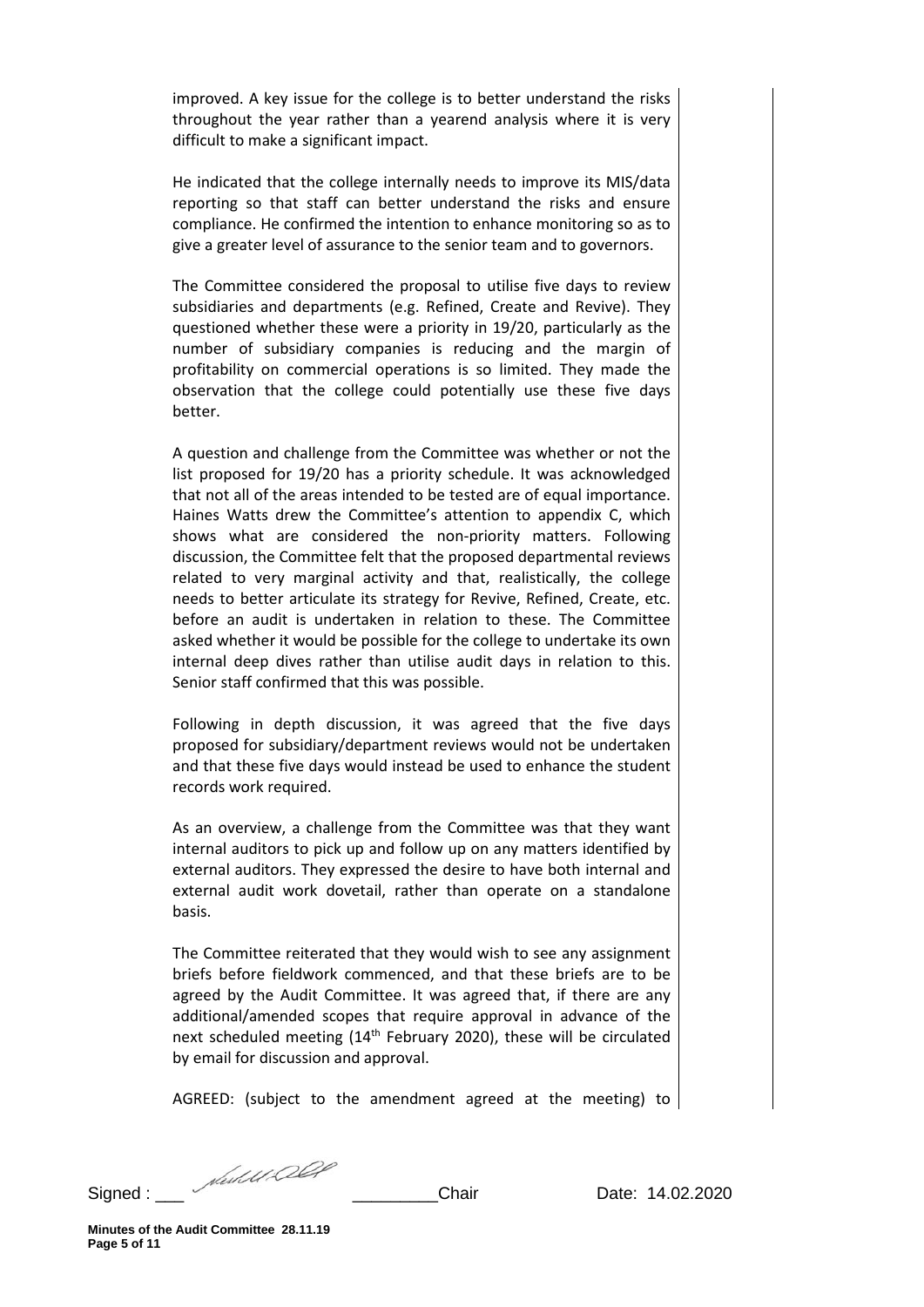approve the 2019/20 internal audit plan.

The Committee then went on to consider the scope of audit fieldwork included within the pack; these related to:

- a) Apprenticeship on-boarding,
- b) Expenses, and
- c) Follow-up.

The Committee considered the scope proposed in relation to apprenticeship on-boarding, and a number of additional observations/requests were made:

- Apprenticeship retention to be considered as part of the review, as the college has historically been below national average.
- A challenge from the Committee was that they would wish to see the work undertaken link in with the employer engagement process, with observations made on the quality of the process.
- The scope planned covers compliance, however, the committee and senior staff would also like auditors to test quality. This includes the speed of the process, ensuring that apprentices achieve etc. Auditors confirmed that they would look at the CRM system as part of the review.

With the additions requested, the Committee were happy to approve the scope of the apprenticeship on-boarding fieldwork planned.

The Committee then went on to discuss the assignment briefs in relation to expenses and follow-up. All agreed that the follow-up planned was quite straightforward and that, in relation to expenses, this was a learning priority audit.

AGREED: to approve the scopes proposed.

#### **8 AUDIT COMMITTEE ANNUAL REPORT FOR 2018/19**

The Clerk introduced this item and explained that this is a draft for the Committee to amend as they think is appropriate. This is a report to the Board from this Committee and sets out a summary of the work undertaken for the year and also clearly articulates where assurance has been obtained and where there may also be issues to address.

The Committee reviewed the report provided and requested one minor amendment: in paragraph 1.3, this is to read that 'both the internal and external audit service went out to competitive tender in 2018/19'.

Subject to this one minor change, the Committee were happy to approve the annual report as presented.

AGREED: to approve the Audit Committee Annual Report for 2018/19.

Signed : \_\_\_ \_\_\_\_\_\_\_\_\_Chair Date: 14.02.2020

**Minutes of the Audit Committee 28.11.19 Page 6 of 11**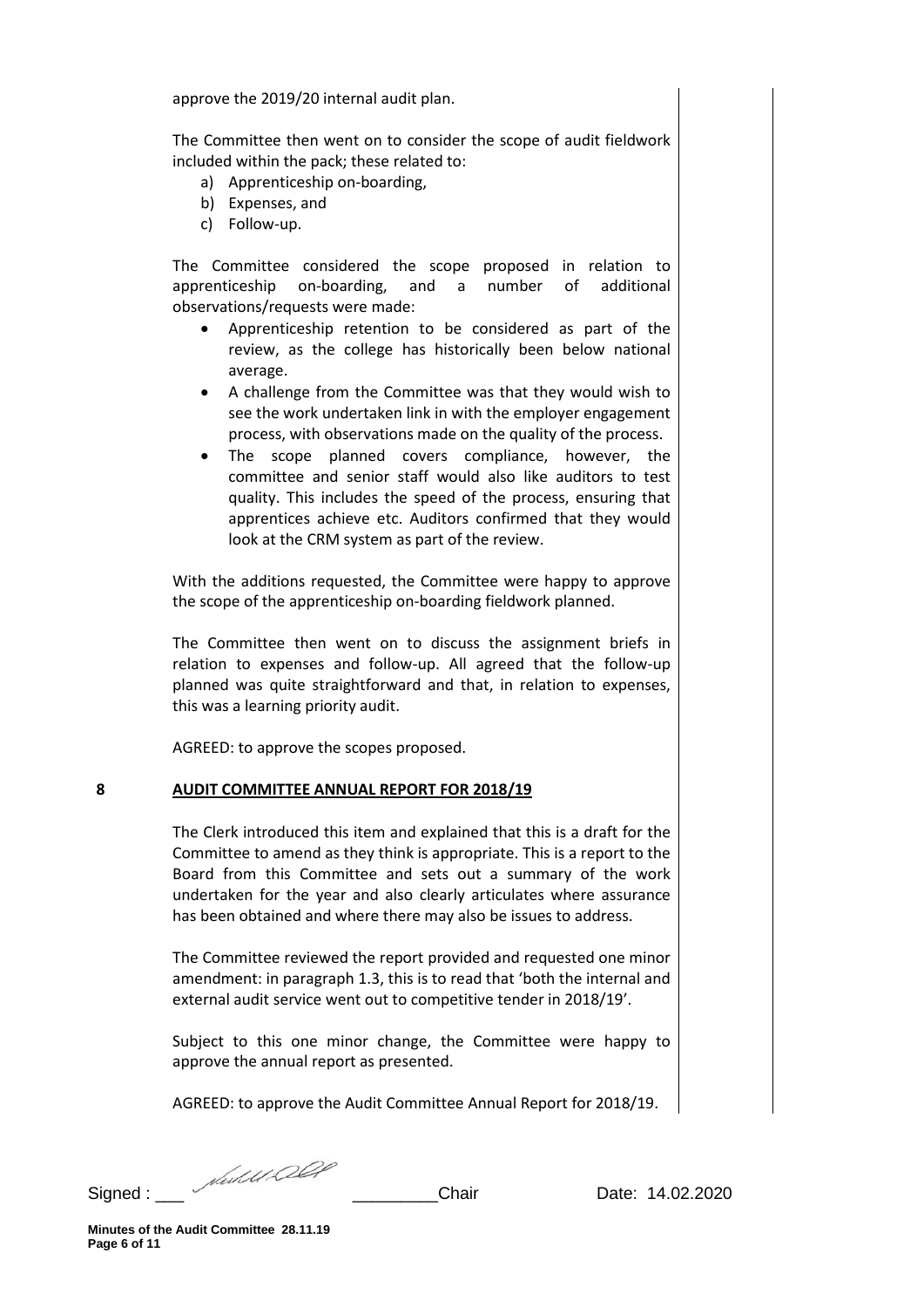#### **9 COMPOSITE COLLEGE RECOMMENDATIONS REPORT**

The Finance Director introduced this item and confirmed that this was a summary of actions outstanding from 17/18 and 18/19. He drew the Committee's attention to the update provided in relation to subsidiary companies and confirmed that the college now only has two active subsidiaries: VBSS and BKSB. The other four subsidiary companies are in the process of being struck off and/or liquidated (these are Safety Plus Construction, Safety Plus Training and Consultancy, VWS and Vision Apprentices). He confirmed that the VBSS Board of Directors had met earlier in the day and had agreed that the internal auditor recommendation made historically was overly complicated, given what the company actually does. VBSS is controlled by the college and has limited activity, therefore, the VBSS Board do not feel that it is necessary to have an independent external director.

He confirmed that the college has taken the necessary steps to simplify arrangements in relation to subsidiary companies and, as a consequence, now feels that this action has been completed. The Committee agreed and it was confirmed that this could be removed from the 'outstanding actions' list.

In relation to the 2018/19 actions, the Finance Director confirmed that the real testing would come from Haines Watt as part of their follow-up and also from the ESFA audit. He advised that the ESFA audit report is due in January 2020, however, the college will receive initial statements from auditors on Wednesday next week. He reiterated that the verbal feedback so far is that they are satisfied with the audit findings, whilst it is not the case that the college's systems and process are perfect.

In general discussion, the Committee acknowledged that there were some reports that were still bringing the college to the attention of the ESFA and that this has to be a priority to address.

In terms of the action dates included within the composite report, a question and challenge from the Committee was in terms of whether the GDPR targets from 2018/19 will be met. The Finance Director confirmed that they would.

AGREED to note the content of the report provided.

# **10 RSM LEARNER NUMBERS REPORT – SUMMARY OF ISSUES AND ACTIONS TAKEN TO ADDRESS**

The Finance Director drew the Committee's attention to his detailed report and confirmed that Haines Watts will look at this as part of their follow-up work and will test. He also advised that the ESFA is currently

Signed : \_\_\_ \_\_\_\_\_\_\_\_\_Chair Date: 14.02.2020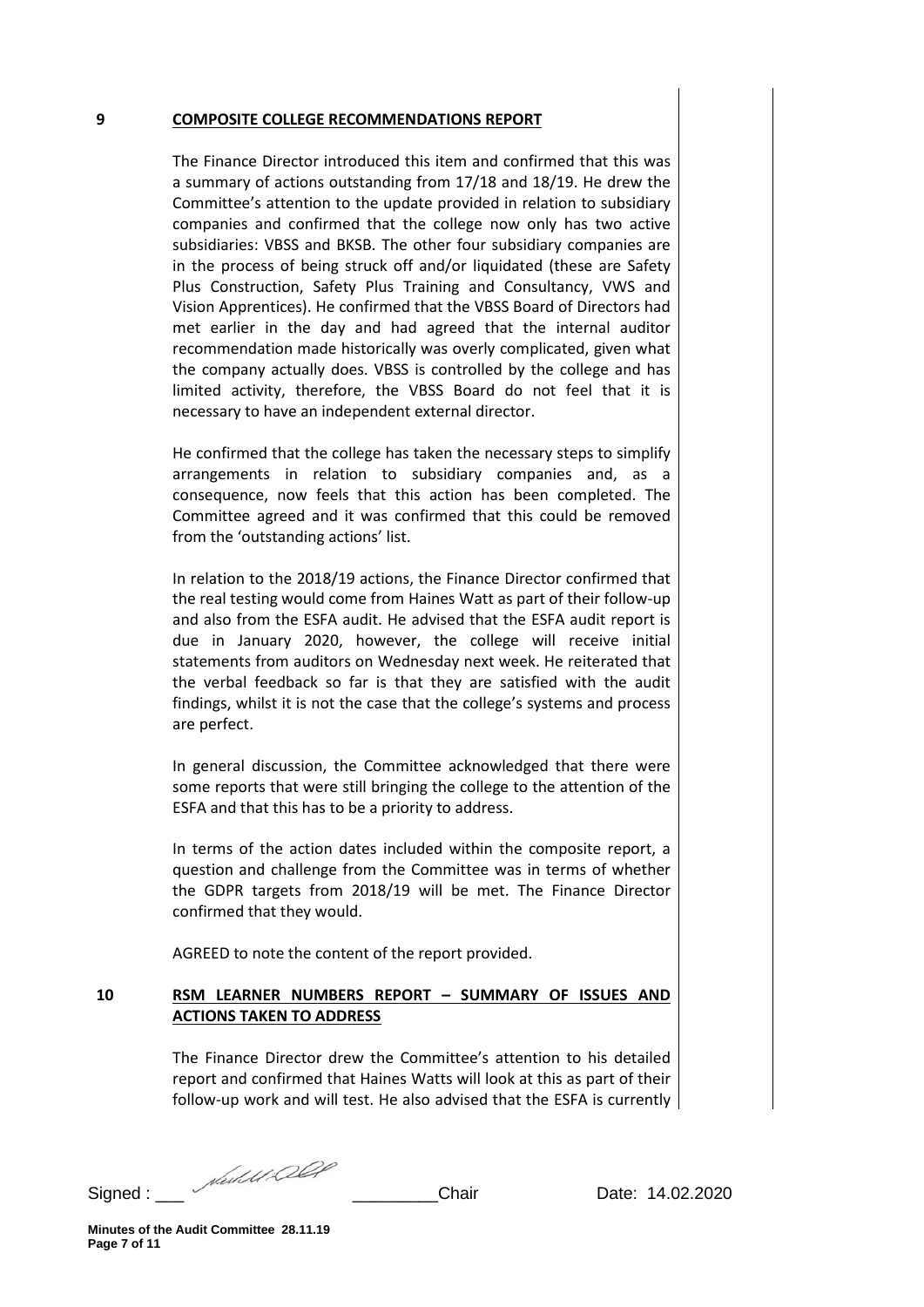|    | looking at a complete set of data and that, by comparison, RSM did not<br>necessarily do this because of the timing. The ESFA has looked at<br>yearend data whereas RSM will have tested in year, which at various<br>points in the year would not have been complete.                                                                                                                                                                                                                                                                                                                                                                                                                                                                                                                                                                                                                                                                                                                                                                                                                                                                                             |       |          |
|----|--------------------------------------------------------------------------------------------------------------------------------------------------------------------------------------------------------------------------------------------------------------------------------------------------------------------------------------------------------------------------------------------------------------------------------------------------------------------------------------------------------------------------------------------------------------------------------------------------------------------------------------------------------------------------------------------------------------------------------------------------------------------------------------------------------------------------------------------------------------------------------------------------------------------------------------------------------------------------------------------------------------------------------------------------------------------------------------------------------------------------------------------------------------------|-------|----------|
|    | He informed the Committee that there is a risk that has been identified<br>regarding the planning of 540 hours. He explained that 540 is the<br>minimum, therefore the college should be planning for 580 to give a<br>cushion/buffer. The college cannot allow any individual student to drop<br>below 540 hours as there are then financial consequences. He<br>confirmed that this issue has been identified early enough and that<br>there is now action required to ensure that more hours are planned<br>and occur. He expressed the view that the MIS team need a new set of<br>parameters and need to better understand the risks associated with<br>these hours so that they can challenge staff where they think there are<br>gaps. In terms of the current position, there is potentially £3 million at<br>risk; however, he provided assurance that there was sufficient time to<br>address this issue. The Committee were advised that they will receive<br>two reports at their February meeting: one from Haines Watts<br>following their testing and also an internal report identifying the<br>revised internal controls to monitor learner data. | HW/FD | 14.02.20 |
|    | AGREED to note the content of the report provided.                                                                                                                                                                                                                                                                                                                                                                                                                                                                                                                                                                                                                                                                                                                                                                                                                                                                                                                                                                                                                                                                                                                 |       |          |
| 11 | <b>KPMG SUBCONTRACTOR CONTROLS COMPLIANCE 2018/19</b>                                                                                                                                                                                                                                                                                                                                                                                                                                                                                                                                                                                                                                                                                                                                                                                                                                                                                                                                                                                                                                                                                                              |       |          |
|    | The Finance Director presented this report for information and<br>confirmed that it is submitted to the ESFA. He reminded Governors that<br>there are two areas where the college subcontracts: these are in<br>relation to a) AEB & b) historic apprenticeship provision.                                                                                                                                                                                                                                                                                                                                                                                                                                                                                                                                                                                                                                                                                                                                                                                                                                                                                         |       |          |
|    | In terms of the ESFA ILR audit recently undertaken, there are no issues<br>with these two areas; however, there is outstanding testing in relation<br>to 'non-procured post-May 2017 starts'. He explained that the college<br>has not had a finalised position on this from the ESFA, therefore there<br>could be an issue/impact. A particular concern is the evidencing the<br>20% of the off the job training required.                                                                                                                                                                                                                                                                                                                                                                                                                                                                                                                                                                                                                                                                                                                                        |       |          |
|    | He explained that, because the college could not provide sufficient<br>evidence from the original sample, the college now has to be able to<br>prove 100% off the job training for the learner cohort identified (240<br>learners). If the college cannot prove this element, it will not receive<br>the outstanding 20% achievement payment.                                                                                                                                                                                                                                                                                                                                                                                                                                                                                                                                                                                                                                                                                                                                                                                                                      |       |          |
|    | The Finance Director explained that this is potentially 2.5% of the<br>income stream. The current view is that the college will struggle to<br>evidence the off the job training for 65 out of the 240 learners. A large<br>proportion of these are the college's own direct delivery in London.                                                                                                                                                                                                                                                                                                                                                                                                                                                                                                                                                                                                                                                                                                                                                                                                                                                                   |       |          |
|    |                                                                                                                                                                                                                                                                                                                                                                                                                                                                                                                                                                                                                                                                                                                                                                                                                                                                                                                                                                                                                                                                                                                                                                    |       |          |

Signed : \_\_\_ \_\_\_\_\_\_\_\_\_Chair Date: 14.02.2020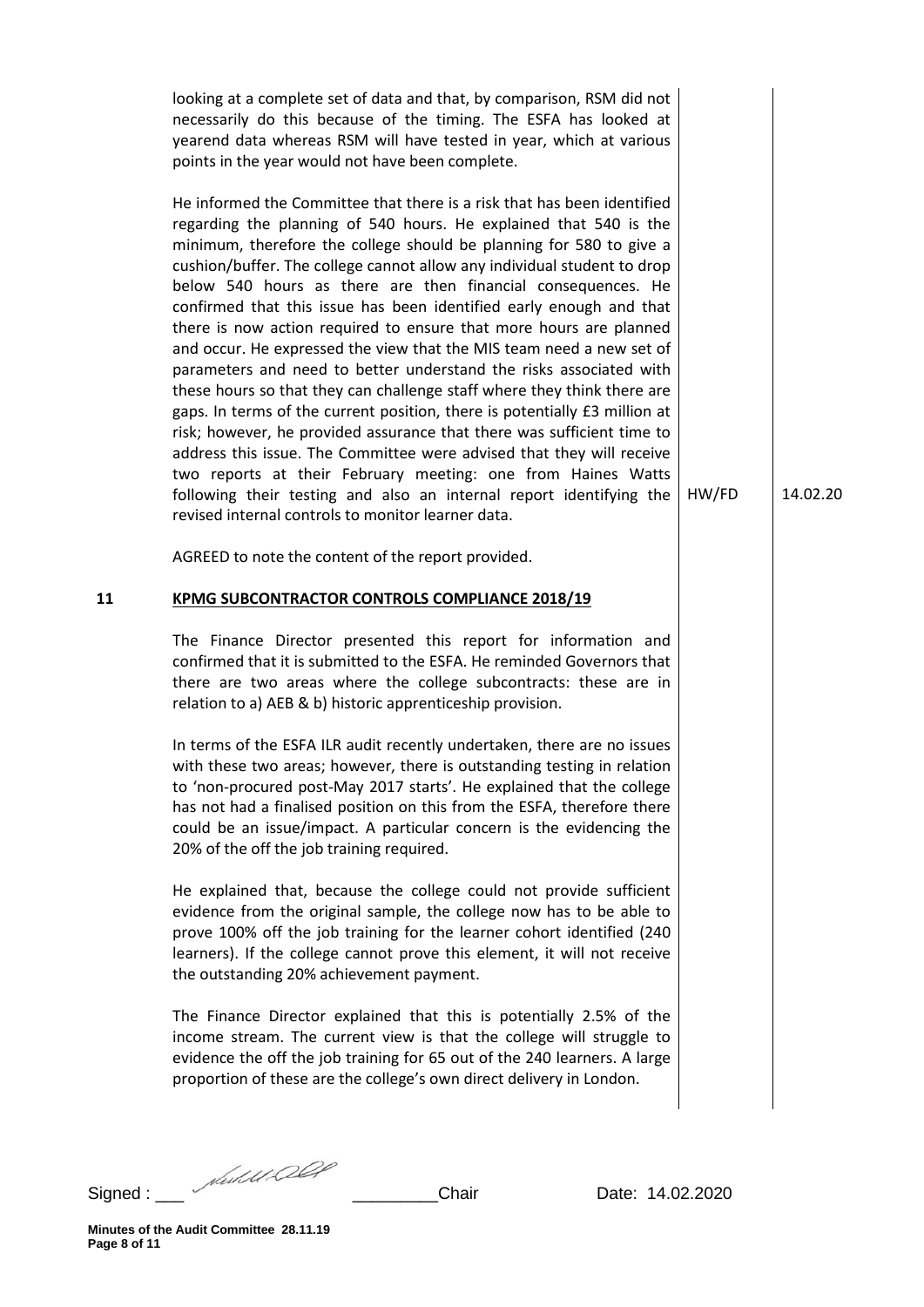The Finance Director explained that there is a 5% funding tolerance and, therefore, because of the smaller percentage and number of learners involved, it may not reach the threshold for clawback. However, this is not something he can confirm at this stage. In terms of off the job training generally, he explained that students who come to college on a day release basis are not an issue as this is sufficient evidence for off the job training. However, there are other areas where this is not the case. He explained that the college will need to selfdeclare any known non-compliance, and that current thinking is that this is the 60 or so learners. He provided assurance to the Committee that this issue is now known and is being addressed through the use of OneFile. Therefore, this should be another historic matter only.

The Finance Director specifically drew the Committee's attention to page 4, which sets out the summary of findings, and the table, which shows areas tested, observations and the rating of any recommendations made. As an overview, he indicated that the college was not as proactive as it could have been in 18/19 but gave assurance that this is not the case in 19/20.

He reminded the Committee that, throughout the 18/19 year, the college has made two declarations to the ESFA regarding subcontracted activity; therefore, this should give the ESFA comfort that the college is taking an open and transparent approach. He confirmed that the report identifies some weaknesses and that these will be addressed.

The Committee considered the actions agreed in Appendix 1 and asked for assurance that items 1, 3, 5 and 8 have been completed, given that their agreed date was October 2019. The Finance Director confirmed that these have all been completed and addressed.

AGREED: to note the content of the report provided.

# **12 RISK MANAGEMENT – COLLEGE REGISTER 2019/20**

The Finance Director presented the updated document and drew the Committee's attention to matters which may have moved or been added:

- Line  $1$  this will stay a high risk until the college has had its next Ofsted inspection. It was noted that Ofsted risks are articulated as being a 3 or a 4, but it was acknowledged that a 4 was a low risk (albeit a significant magnitude if it occurs).
- Line 9 the RAG-rating in relation to this should come down fairly soon following the outcome of the ILR audit.
- Line 30 is a new risk.
- Line 17 it was explained that BKSB has had some historic write-offs in 18/19, which impacted upon their performance. Also, there is a concern regarding the £1.7 million EBITDA

Signed : \_\_\_ \_\_\_\_\_\_\_\_\_Chair Date: 14.02.2020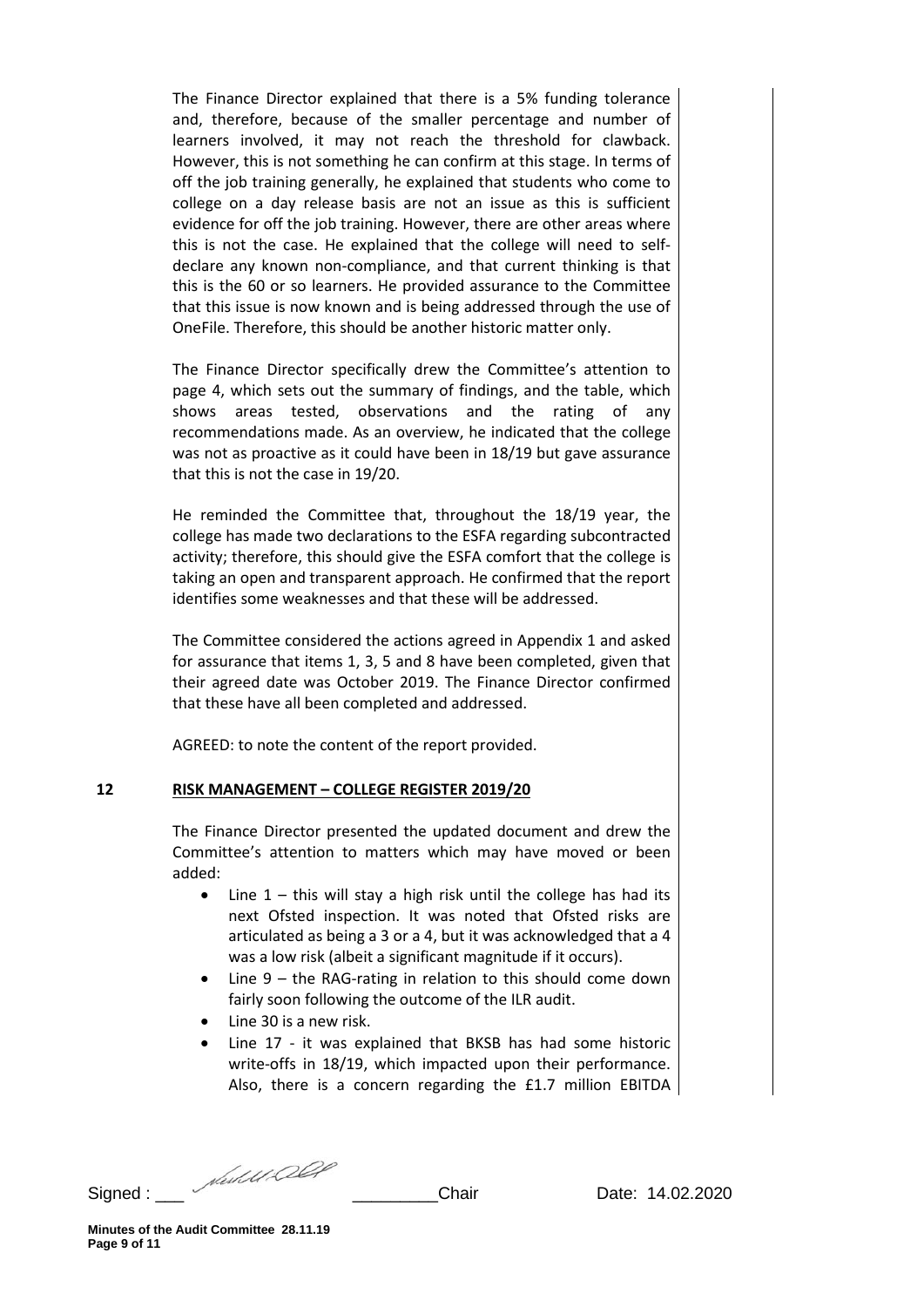target figure for 19/20. 19/20 is not currently tracking to the £1.7 million forecast, therefore, performance for the year remains a risk.

AGREED: to note the content of the updates provided.

# **13 FIXED ASSET REGISTER**

The Finance Director presented this item and confirmed that all of the colleges 'attractive items' are asset tagged. He explained that the risk is minimal to building stock which is adequately insured, and also the risk is minimal to larger pieces of plant, furniture, fixtures etc. He confirmed that there were no fundamental risks to the value of assets in the accounts and gave assurance to the Board that the systems and processes in place are appropriate and adequate.

On the basis of the information provided, the Committee were happy to accept this report as a close-down of the previous internal audit action agreed.

AGREED to note the content of the report provided.

### **14 EXCEPTIONS REPORT**

It was confirmed that there were no exceptional items to report to this meeting.

#### **15 AOB**

As a matter of additional business, the Committee expressed their thanks to KPMG as this would be the last audit committee meeting that they would attend.

# **16 DATE AND TIME OF NEXT MEETING**

The Clerk confirmed that the next scheduled meeting is Friday 14th February 2020.

# **17 CONFIDENTIAL MINUTES OF THE MEETING HELD ON 17TH SEPTEMBER 2019**

The minutes were reviewed and it was agreed that they were an accurate record of discussions.

AGREED: to approve the confidential minutes of the meeting held on 17<sup>th</sup> September 2019.

Meeting closed at 4.50pm.

Signed : \_\_\_ \_\_\_\_\_\_\_\_\_Chair Date: 14.02.2020

**Minutes of the Audit Committee 28.11.19 Page 10 of 11**